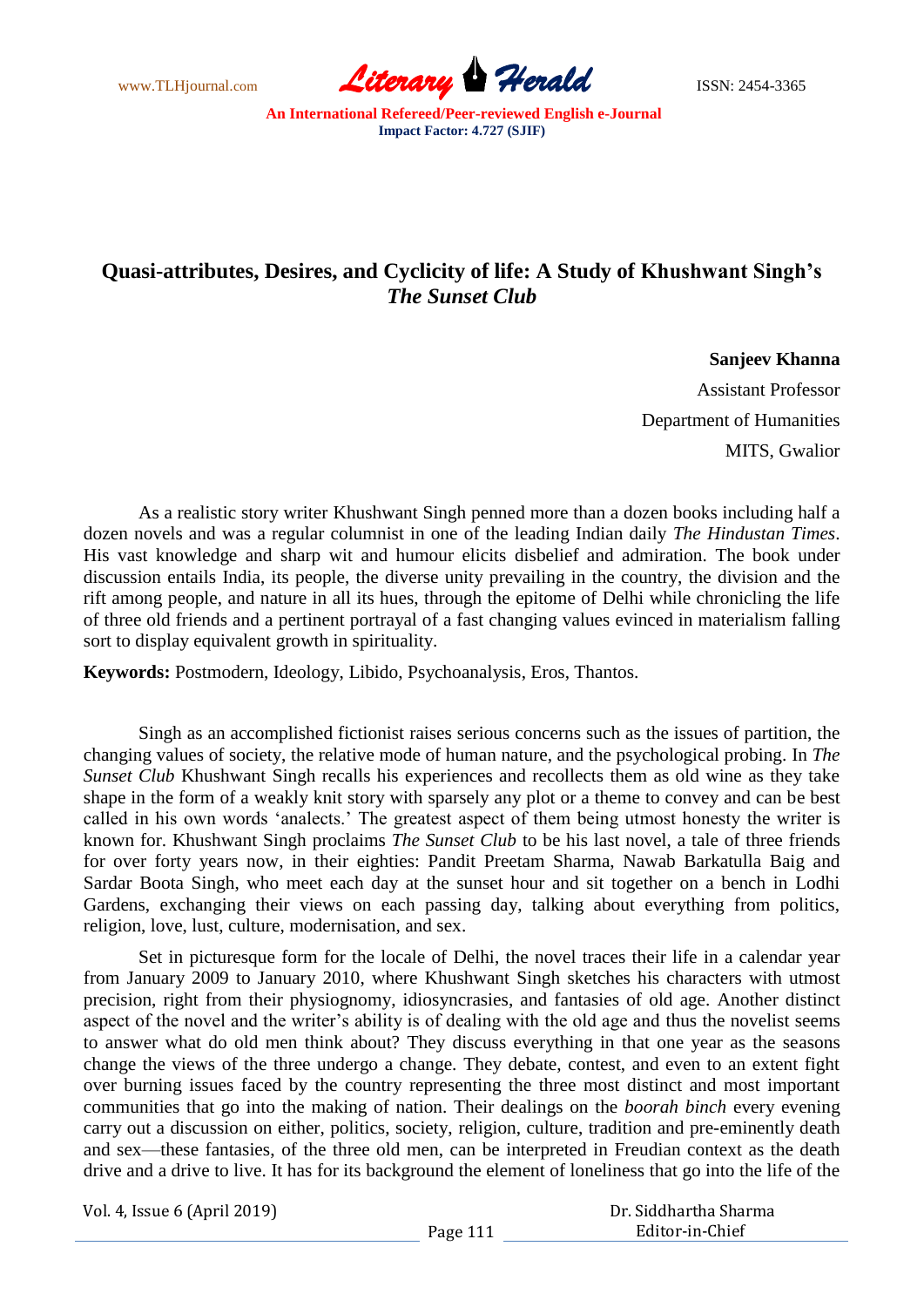

three men.

The three chief characters in *The Sunset Club* do not come from different walks of life, but stand as a representative figure of the different walks of the nation. They resemble and stand for the whole community and are spokesman of the same. It has to be remembered that the author selects the representatives of three major communities of the nation on basis of their strength and religion and blurs away the boundaries that separate the three. Extracting the shortcomings of each, Khushwant Singh presents the replica of a true Indian with all his idiosyncrasies and frivolities. While we find their portraits taking shape the author deciphers the broad lines that are not supplied by cast, culture, or religion but are the prominent characteristics of a nation. He describes humorously one by one the three. First and the eldest of them is Pandit Preetam Sharma, who is in:

... good health but needs glasses to read, hearing aids to hear and dentures to eat... One wall of his drawing room has a bookshelf packed with books which he has not read, nor intends to read. They create the impression that he is a man of learning. (6)

He represents the sense of a true Indian who has everything to prove what he appears to be despite putting the same into practise. It is perhaps more important to create "the impression" that you are a "man of learning" with a "bookshelf packed with books." As for visitors at your house will only see the bookshelf and not their owner reading them.

Nawab Baig as the second character is as a Sunni Musalman and comes of *pathan* ancestors settled in Delhi before the coming of British. Baig does not believe in amassing books, in fact "he finished with them after school and college."(7) Like an ideal Muslim he was educated at Aligarh Muslim University and later settled in his father's business. He has courted courtesans and maid servants of his house at the same time being "a faithful husband." (8)

Khushwant Singh infuses lighter moments through the lustful details of Sardar Boota Singh, who takes great pride in drinking, swearing, philandering, and recounting his sexual exploits. His character presents a typical case study in Freudian Psychoanalysis who enjoys sexual pleasures, *libido*, even in farting (Freud, 16: 357). The three spent the days sharing their thought, sometimes reconciling with each other and sometimes fighting on social, political, economic issues and above all their own sexual fantasies.

Khushwant Singh"s view about the shape of domes and sculptures comes out from the Freud's views of the formation of culture and society where sex has been the source of inspiration behind every human design. He states the reasons for the popularity of *Jami Masjid* built five centuries ago:

"The reason for its popularity is its dome, which is an exact replica of a young woman"s bosom including the areola and the nipple. Most mosques and mausolea have domes but they have metal stripes put on top of them which rob them of their feminine charm... You can gape at it for hours on end and marvel at its likeness to a virgin"s breast. You will notice that men sprawled on the lawns have their face towards it; their womenfolk sit facing the other way." (5)

What is the most distinguishing factor that Singh puts in here is the deep truth that we are Indian and we are made up of Indian cognition. He regards Indian national unique because:

"The truth is, we Indian are full of contradictions: we preach peace to the world and prepare for war. We preach purity of mind, chastity and the virtue of celibacy; we are also obsessed with sex. That makes us interesting.... that"s the kind of people we are." (3)

| Vol. 4, Issue 6 (April 2019) |          | Dr. Siddhartha Sharma |  |
|------------------------------|----------|-----------------------|--|
|                              | Page 112 | Editor-in-Chief       |  |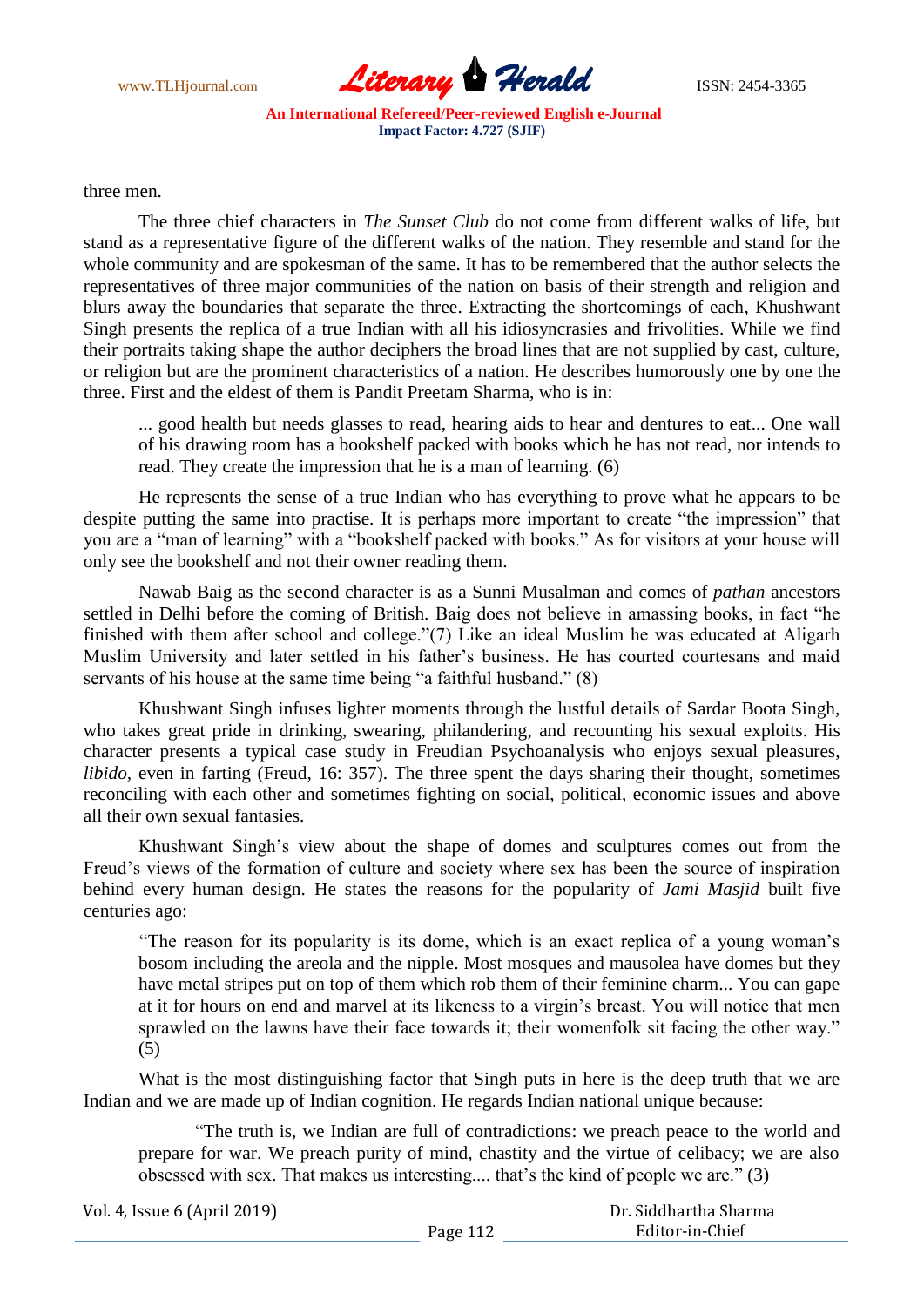www.TLHjournal.com **Literary Herald Herald** ISSN: 2454-3365 **An International Refereed/Peer-reviewed English e-Journal Impact Factor: 4.727 (SJIF)**

We Indian live in a town of our own where we have no place for the reality and have created walls and rules that have no basis. These structures like domes and most of the other ones are creations out of our repressed instinctual urges. There is no denying of the fact that sex has been the primordial thought of men. This is one of the foremost instincts and Freud states that it has been chief source of all non-instinctual art (Storr: 92). The shapes we distinguish come out of our consciousness which is prefixed in our unconsciousness of human body shape and genitals.

The suggestive narrative also reveals the passionate descriptions of the dome. It is not merely the dome that represents the bosom of a woman but other objects—as well as our language—too like a minaret, doors, buckets, lock and key, etc are symbolically related to genitals. Khushwant Singh looks at them in Freudian sense of the world and interprets them in at par with Freudian Psychoanalysis.

In *The Future of an Illusion* and *Civilization and its Discontents* (Freud: vol, 21) Freud puts forward the thesis that the source of both religious practices and the practices of civilised society is the repression of instinctual urges. Civilisation as we know it exists because humans are capable of the process of sublimation, the process by which instinctual urges—demands for sex, food, and death—are changed into non-instinctual behaviour—such as politics, art, and music. Freud"s proposes that it is the repressive restrictions of civilisation that prevent most of us from acting on our desires.

These instinctual desires are prominent feature throughout *The Sunset Club*. As a man grows old and nears the time of his departure, the stronger in him becomes the desire to live. His mind gets more and more occupied with his youth and his sexual fantasies. Khushwant as a skilled novelist creates the seriousness when he makes an application of the psychological theories related to analysing the inner aberrations and the latents of human psyche. The two facets of personality *Eros*  and *Thantos—Eros* is an instinct to direct a person towards pleasure seeking and to live; and *Thantos,*  is the death instinct (Freud, 19: 40-47)—are apparently more emphatic in a man"s life at the time of his old age than at any other time of his life. A man starts to think at this point: If death is the destiny than what do we strive for? We will hardly be remembered by the posterity despites our achievements of whatsoever worth they be.

*Catharsis* as the emotional intensity of human nature is achieved towards the end of the story. We find that Sardar Boota Singh at the end of the novel opens his telephone book and crosses out the name of the now deceased Pandit Preetam Sharma and Nawab Barkatulla Baig with the letter **D**. Signifying dead, the date, month, and year of their passing away and also adds to his own name with the word **D**. leaving for the date, month, and year to be filled in. (215)

As the year has passed by two of his friends are dead the Sunset Club ceases to exist and no one takes any note of it. Life of seasons and the year has come a full cycle. It is the time of the beginning of a new year when he finally pulls himself out of gloom and goes to the Lodhi Garden, occupying the bench all by himself and gazing at the Bara Gumbad, yet still resembling the fully rounded bosom of a young woman.

The book is organized in thirteen chapters; with each of the twelve months of the year having a chapter and one chapter for itself. The Lodhi Gardens of Delhi have along chain of clubs buzzing around namely, for Yoga, Physical fitness, political gatherings, and the like. One such reference is the 'Laughter Club.' Of which Boota wonders, "... if artificial laughter can lighten people's mind than artificial crying must do some good as well." (44)

Here Khushwant Singh draws a thick parallel between the two class of people found in India.

| Vol. 4, Issue 6 (April 2019) |          | Dr. Siddhartha Sharma |
|------------------------------|----------|-----------------------|
|                              | Page 113 | Editor-in-Chief       |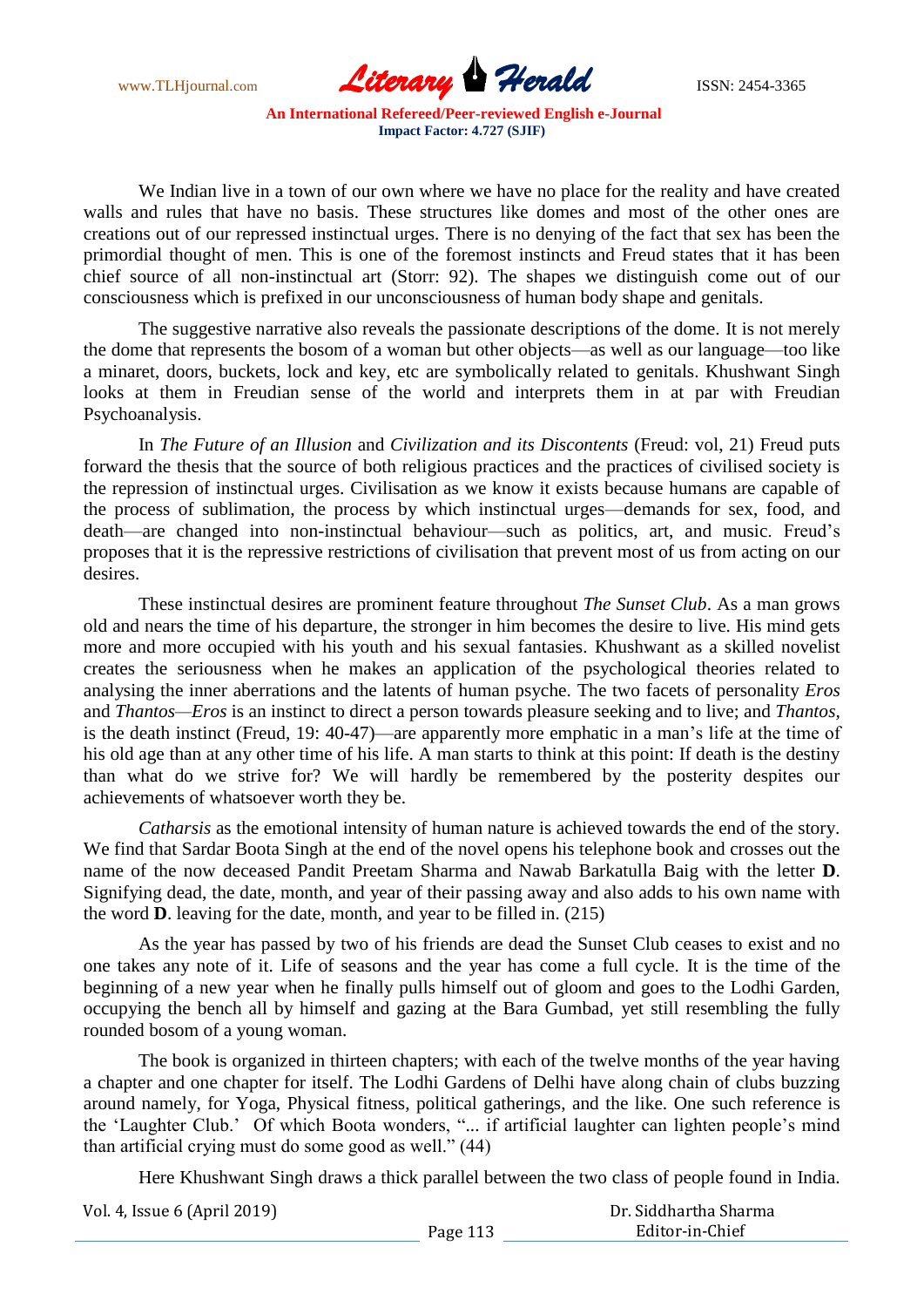www.TLHjournal.com **Literary Herald Herald** ISSN: 2454-3365

One represented by the members of the laughter club who insist on "artificial laughing... when there is nothing to laugh about" (46); and, second he himself, who insist on seeking pleasure and comfort in reality—as that of the beauty of the *Bara Gumbad* which is the replica of a young virgin"s bosom. The first are an artificial people who have no feelings for flowers, greenery, architectures, and live a mechanical life; and, the second is the author and his Sunset Club members who are nature lovers. Though in their old age they very much enjoy celebrating the hidden thoughts of human minds and dubs the former ones as, "khotey—donkeys." (44)

The book opens in the month of January—a time to start—when the winters have started easing out with bright sun back into the sky:

By the end of January, winter loosens its grip; by sunrise, foggy dawns turn into sunny mornings; the time for flowers and the calling of barbets is round the corner. (2)

January is also the month of republic day celebrations—the most pompous one of a democratic and peace preaching country. The discussions of *The Sunset Club* flare with the matters pertaining to that of the republic day, freedom matters, literature, Delhi, and India and of course drinking and sex. Mr. Singh comes out with his testimony about Indians:

"We are people full of contradictions. On one side we have a couple who break all the rules of propriety, on the other fundoos like those of Ram Sena in Mangalore who beat up boys and girls for drinking beer in a pub. (34)

Though the testimonies are true, but there is nothing substantially worth noting here. References to them are easily traceable in other of Khushwant Singh"s works. His earlier novels like *The Company of Woman*, his autobiographies, *Truth, Love and a Little Malice,* and *Absolutely Khushwant* are abound with collection of such images and long descriptions of his sexual behaviour. All come out of the mind of an ageing soul, tired, and not having much new to add to his vision/thoughts.

February in India is the time of *Basant Panchami—*a time which is more important to the North Indians as it is the season of reaping a crop and the advent of festivities which are to be observed in both February and in March. A time associated with, flying kites, flowers, and a "riot of colours." (37) It is also the season of love-making.

Both February and March are month when winters give way to approaching heat of summer. February is much cooler and more pleasant. The coming of March pronounces the end of winters and the advent of summer. Time from mid February through the first fortnight of April is the dominated by different festivals that are celebrated differently across religion and communities of India.

Khushwant Singh calls March a season where "death and rebirth go hand in hand." (60) The discussion of the Sunset Club presents the serious social concerns of the novelist such as the picture of a society divided by religion, torn by casteism, and exploited by politicians. He exposes the hypocrisy amidst the Indian masses irrespective of caste, culture, or religion. The discussion of the club once again comes down to what a man wants to talk about most: "The most memorable sex encounter you have had in your life."

As April dawns the coming of summer increases, the apprehensions and worries of old age. The peripheral line that distinguish the three are drawn—more vividly drawn here as each celebrate their own religious beliefs with only one mentionable phrase that distinguishes all Indians irrespective of religion and caste is "*ram bharosey.*" Whenever we do not know solutions to

Vol. 4, Issue 6 (April 2019)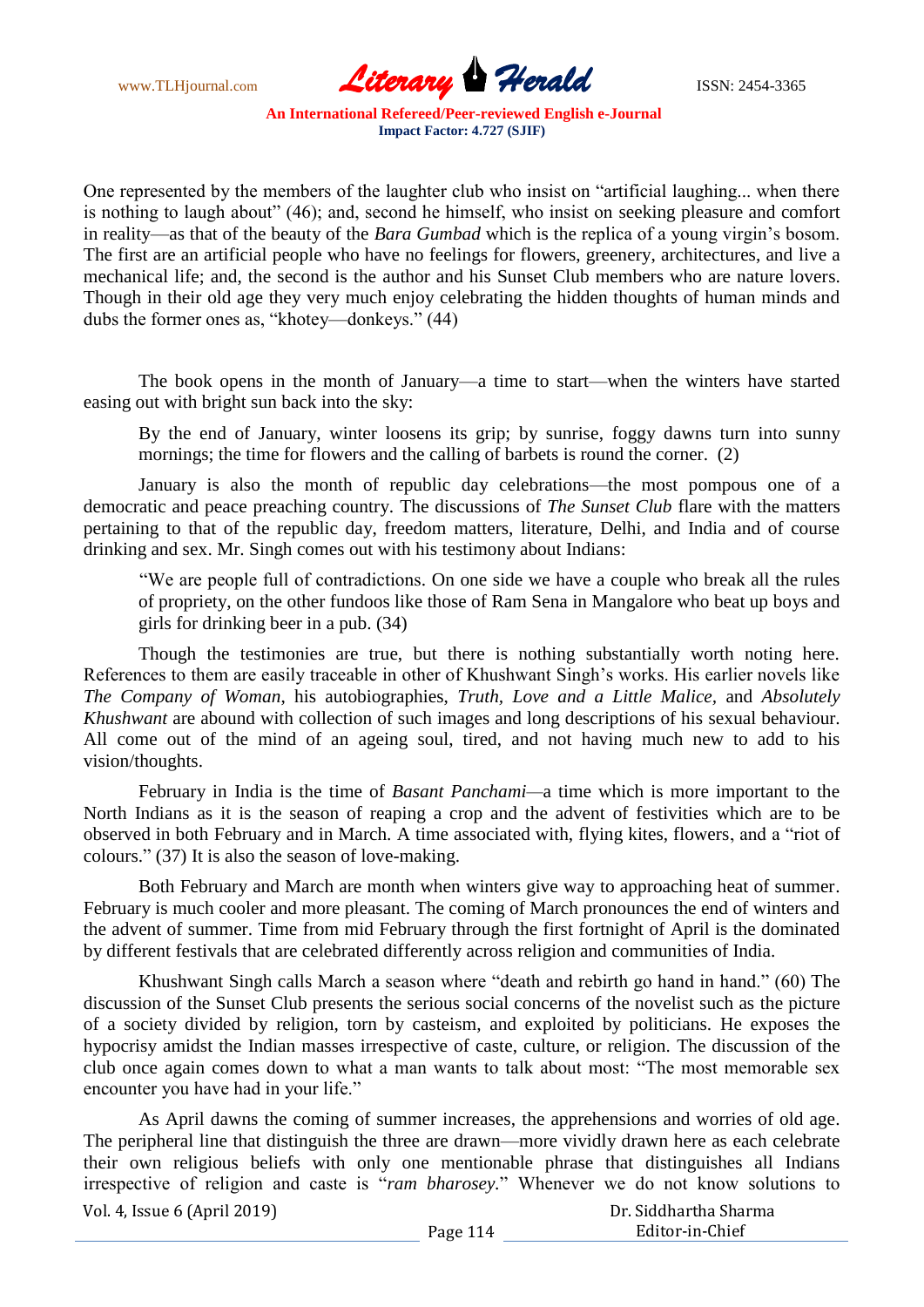www.TLHjournal.com **Literary Herald Herald** ISSN: 2454-3365

problems we leave the same on the will of god. The club continues its usual discussions. We find here that the book seldom deals with passion and fantasies but pre-eminently with lust that fills the human mind. As Boots puts it in refereeing to one other of his sexual exploits:

I did not want to show my eagerness to accept her offer, so I did not ring up for the next two days. But I thought about her all the time, and my desire to know her better became compulsive. (88)

Khushwant Singh here captures another truth of human heart which carries in it a lust that has more or less become an obsession and it tries to evade the same until it becomes a compulsion.

The development of inner sensuous nature is linked with the natural phenomenon. The unpredictability of the month of April and its weather arouses amidst them a debate over cultural and political issues that go in to present a society which is not merely divided but this division as a bond of united discord breathes life into the Indians. As Sharma in his lectures reflect:

India"s caste system can be compared to human body. The head is Brahmin, the arms and torso are Kshatriyas—the fighting type like Rajputs, Marathas, Sikhs. The pelvis and thighs are Vasihyas—the trading castes like Baniyas and Marwaris who look after the economy of the country. Sudras are the legs and feet on which body stands. They do menial jobs—they are sweepers, cobblers, removers of carcasses. It is a division based on functions expected to be performed, so caste system cannot be dismissed as outdated rubbish. (99)

The heat of May does bring some respite in their usual talks and they turn on to question their own lives: "... few of ... countrymen show much interest in trees, birds or animals—they are far more interested in politics, money, scandals or religion." (103) The same is the matter with the Sunset Club only Boota loves nature and describes the flowering of Laburnums as:

A mass of canary gold dripping down like bunches of kandahar grapes. You gape openmouthed at this miracle of beauty. No fragrance, only gaudy showers of gold. Their glory lasts barely a week. (102)

Sharma expresses his ignorance about the laburnums, while Baig question the value of a flower without any fragrance and dubs them "a good looking woman without character." (103) The trio continues their usual discussions of the evenings concludes with a messy interpretation of *Bhagwat Geeta* that when Castes intermingle clashes occur (105), commenting upon the social scenario of India. Their views strengthen the point that we Indian live a life of falsehood, fake belief, and ideals that shall go to shatters to first sunshine. They rejoice the congress rule in the country overlooking the fact that congress rule is a symbol of slavery and not of democracy in the nation.

June is as hot as hell but it ushers in the season of mangoes and the ushering of monsoon. Khushwant Singh"s description of mangoes is worth noting.

The Mango is a messy fruit to it. That is one reason that citizens of Indian subcontinent are about the only people who relish it and call it the king of fruits. (116)

The citation deals with the natural image which becomes again revelation of the inner consciousness of human being. It is not the mangoes that are portrayed here. It is the broad characteristic of the Indian masses that has been summed up briefly.

July is a difficult season in India. The coming of monsoon brings a lot of hardships in the life of an average Indian. Unreliable rains disrupting the traffic and transport are the usual feature. The trio"s hot discussions often lead to a clash between them. We observe another prominent feature of

| Vol. 4, Issue 6 (April 2019) |          | Dr. Siddhartha Sharma |
|------------------------------|----------|-----------------------|
|                              | Page 115 | Editor-in-Chief       |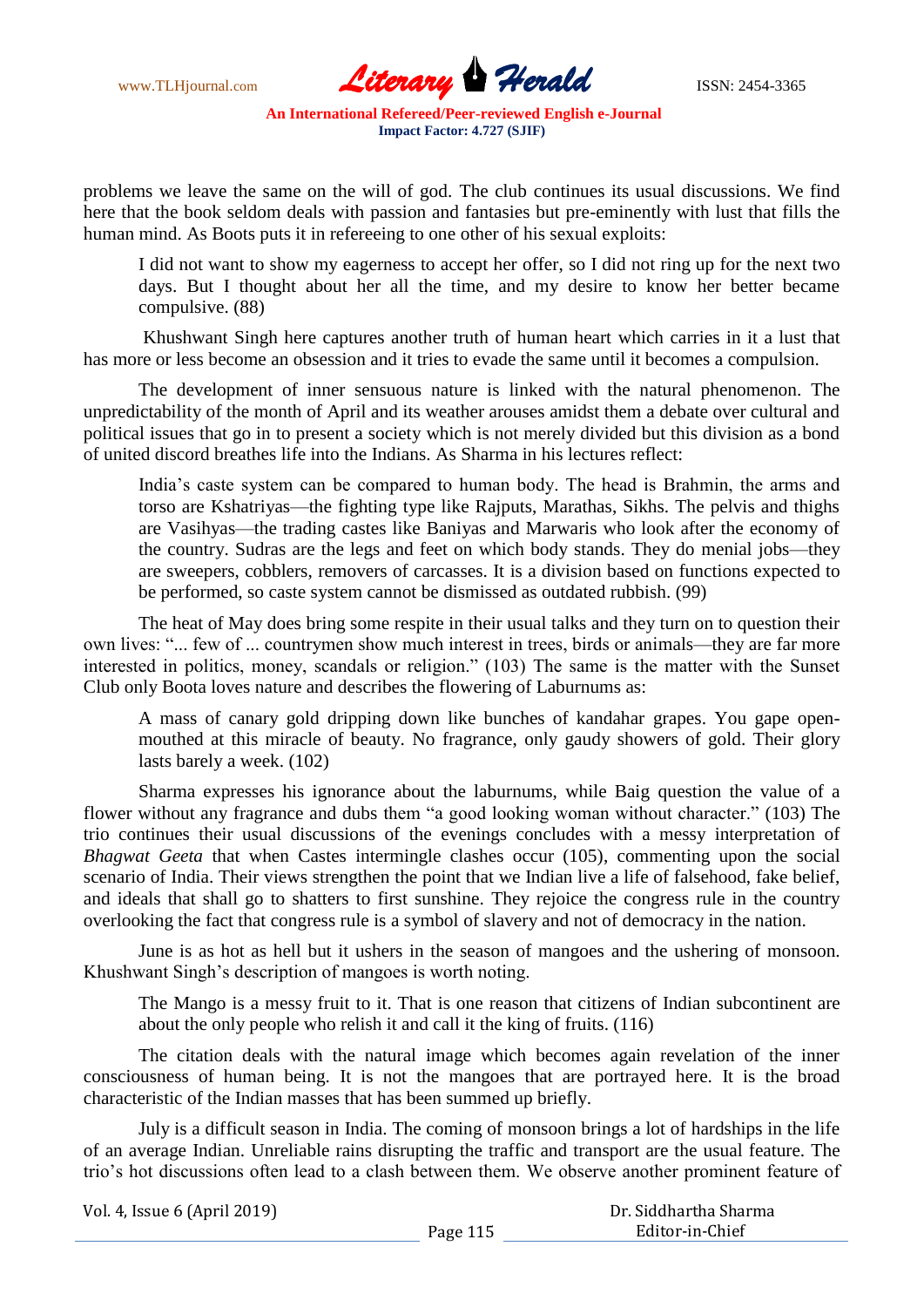www.TLHjournal.com **Literary Herald Herald** ISSN: 2454-3365

an Indian. As the three represent distinct communities we find that one enjoys the other two fighting. The same is often reflected in the Indian society where strife betwixt two communities is relished by the other as entertainment.

August is the season when Lord Vishnu—preserver of life, descends to the bottom of the ocean and goes into deep slumber. This is called *Pralaya*—chaos, Season that adds misery to human life with multiple diseases.

Though unseason rains disrupt life in the month of September, the sun merges with autumn, this change in season has been described in the words of Sanskrit poet Kalidas who describes autumn with womanly charms of old age and nature. Here again the season festivities in India dawns. Though the three are unreligious in nature we observe through them the idiosyncrasies of Indian culture despites the division caste, customs, and religion.

October sees the festivities in full light. It is also the month of Mahatama Gandhi. With a change in season a change in the people is also observed—transmigration. When the club meet, they praise Gandhi as the greatest man who drove British out of India at the same time had certain eccentricities. Boota gabs the opportunity to make a point about Gandhi"s vow of celibacy and the long battle he fought to control his libido. Boota here goes on to offer his vague philosophy that he has formulated concerning sexual behaviour of man. There is just as one aspect of Khushwant Singh"s Philosophy that is worth mentioning in fact there is hardly any philosophy except lust. He states, "Sex is on everyone's mind. Some more, some less..." (157) These lines remind one of Darwin's theory stating that we are close to animals 'more closely related to some' and more 'distant to others." (Easthope: 168)

The debates here reveal more pertinently the divide that is in the nation. We preach and pray Gandhi but never follow his ideals of truth.

November with its festival of lights brings in cold waves back into play. Though each of them boasts of their own religious festivities and looks down upon the others. Their debates reveal that we are people with all ill doings and still call ourselves pious. The statement we are living in a land where if you "are caught taking a bribe, you can get away by giving bigger bribes." (171)

December brings the year to a close. It is time for us to reflect over the doings of the past and prepare for the future. Though there debates will not come to an end but the year has. It is symbolic of life—one complete cycle from birth to death.

The coming of cold transfers the chill of the season to the blood too. It is opined that this is the time of the year when old people fall ill and die more often than at any other time of the year. The bracing cold breeze scares the old members of The Sunset Club and their blood too becomes cold.

The linking of various seasons, the growth of nature, and the cyclicity of various months make an abiding appeal in the reader for thinking about the physical time, making him aware about the process of death itself. We here discover the true bond of friendship amidst the three as they reach the final conclusion of their debates and seem to ask: Why we have Gods?

They find themselves in the middle of lives with a consciousness that:

We know that Allah gives us life and Allah takes it back. He rewards those who do good deeds by sending them to paradise and punishes the evil-doers by sending them to burn in hell. (185)

Yet the real question is more solemn: Why God gives us birth and why God takes it back? As

| Vol. 4, Issue 6 (April 2019) |          | Dr. Siddhartha Sharma |
|------------------------------|----------|-----------------------|
|                              | Page 116 | Editor-in-Chief       |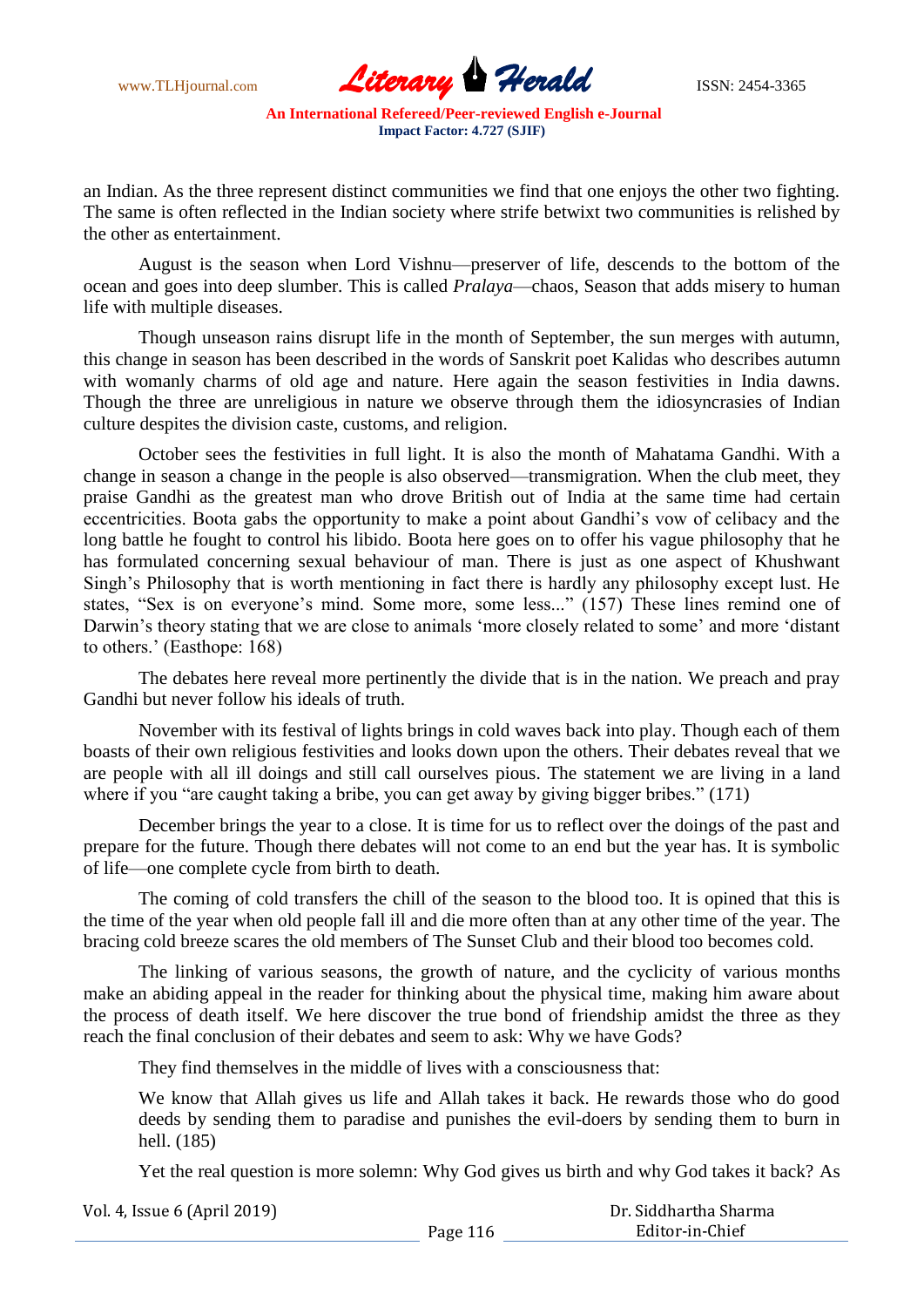www.TLHjournal.com **Literary Herald Herald** ISSN: 2454-3365

the real question is passed by the discussion comes back to the topic which is the preoccupation of human mind and proclaims the universality of the thought of sex to the extent of an obsession.

The stories/recollections of the Pandit, the Nawab, and the Sardar beautifully evoke the many moods of Delhi in different seasons during different phases of the life of the three characters. Though the plot itself might not be of much attraction to the reader of **The Sunset Club**, it is none the less a telling commentary on a rapid progressing but scarcely developing India as seen through the eyes of the elderly. The book is also a poignant though unabashed celebration of the experiences of being human; of the frailties of old age. Each protagonist is fleshed out with minute and sensitive detailing in terms of their appearance as well as their ideological standpoints. The Pandit with his Brahmanical elitism, the Nawab with his mild demeanour, and the robust and flamboyant Boota Singh keeps the reader both interested and gaping with their naughty stories and vulgar tone.

The sexual encounters recollected by the author herein—irrespective of the fact that they are of either of them—are full of exaggeration and bear in them more an element of lust that can only be seen in a maniac, or a *gigolo* (a playboy), or say a whore. To put the same other way true encounters have more of emotions which are grossly missing in the ones detailed here.

Khushwant Singh opens and ends the story with a note of *Eros* and that of *Thantos.* The middle part has not been deftly woven and counts for the old age and decaying art of the author. The descriptions of seasons though serve to meet some requirements of the story, but bundles with the tales of sexual encounters of the three characters serve merely as fillers. These encounters at on hand can be interpreted in Freudian view point that they contain a great truth of human life, yet they do not contain the bare truth—which being a little far away from that communicated through this novel. These recollections and reflections are more individualistic than universal as most men/women do extramarital sexual relationship for the fulfilment of these carnal desires but not all. It is here where postmodern theories fail to account for a truthful picture of life. V A Shahane claims his writings a persistent search in "quest for identity." (Shahane: 18) this search gets manifested in *The Sunset Club* too.

Despites this broad outlines of the novel can be analysed in context with the post modern theories along with territories of psychic turmoil in which the protagonist survives. The postmodern theory had two important aspects; confidence in truth; unreal images. (Butler: 110-11) Postmodernist analysis is an attack on authority and reliability—in philosophy, narrative, and the relationship of the arts to truth. This sceptical relationship has a complex relationship with culture. At the same time the felling that mass media substitute images for reality arises in various ways, from the Marxist presupposition that we are all in any case the victims of a false consciousness brought about by bourgeois discourse putting a restraint on free speech.

Vol. 4, Issue 6 (April 2019) Dr. Siddhartha Sharma Editor-in-Chief The title of the novel *The Sunset Club* shows the phrasal usage which can be analysed using two connotations: sunset and club. The first one symbolises the cyclicity of times and the latter becomes social concerns. The club that exists after the process of sunset works out the things that take place not in the light but in the dark. The dark abysmal as the social happenings form the deeper thoughts of human discourse for showing either the social aberrations. In both the cases the novel represents theoretically the skin deep reality of Indian social system, the perversion of human mind, and the transcultural ideologies. The peripheral territories in discussion here get coupled with the organic mode of society. But the society cannot be paralleled with that of George Eliot, for in George Eliot"s fictional world society as an organic mode decides the future of the living being on the earth. In the case of Khushwant Singh society as an organic force doesn't grow as the physical body of man